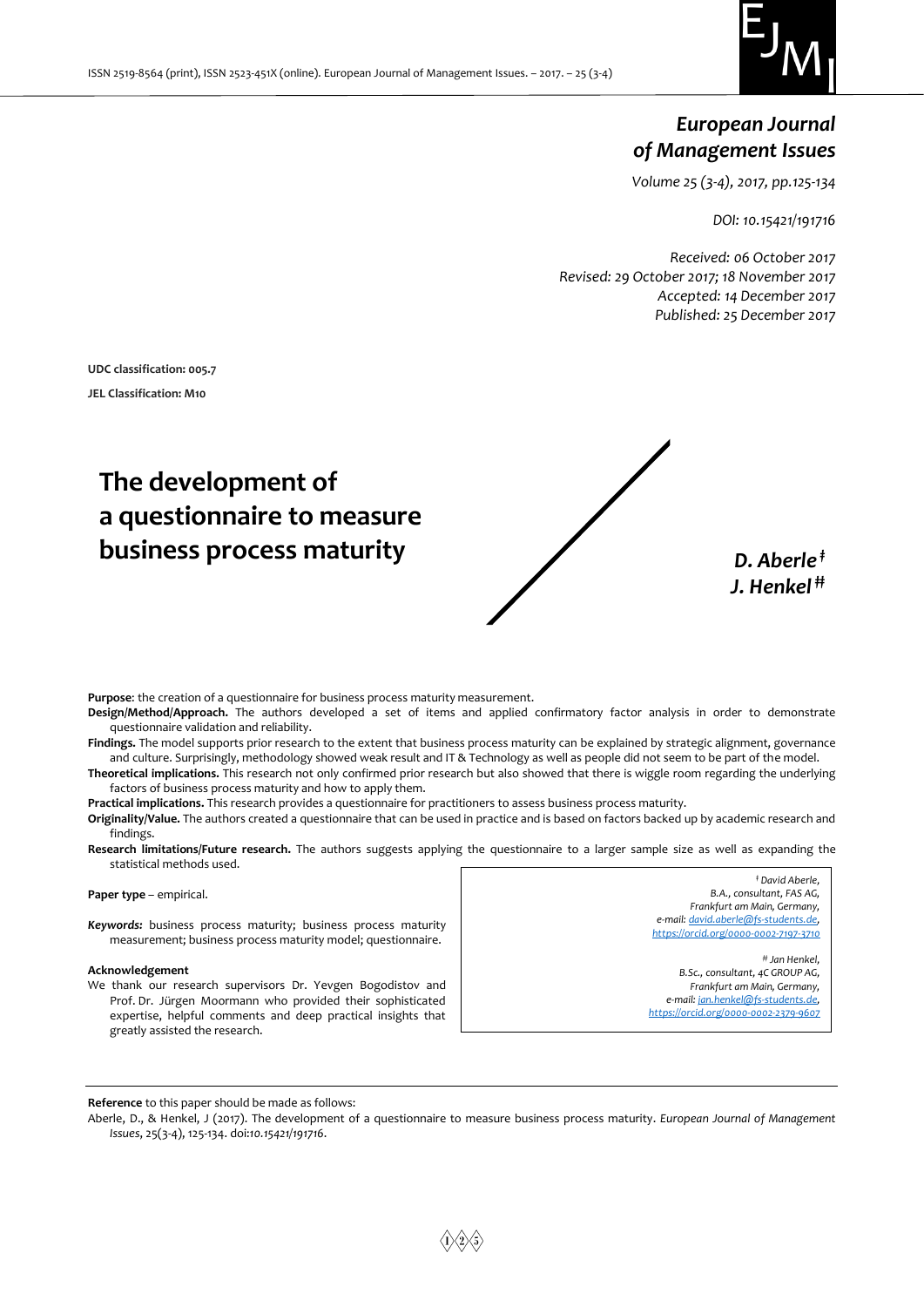

# **Розробка анкети для вимірювання зрілості бізнес-процесів**

*Девід Аберле‡ , Ян Хенкель‡‡*

*‡FAS AG, Франкфурт-на-Майні, Німеччина, ‡‡4C GROUP AG, Франкфурт-на-Майні, Німеччина*

- **Мета роботи** створити анкету для вимірювання рівня зрілості бізнес-процесів.
- **Дизайн/Метод/Підхід дослідження.** Розроблено серію питань і застосовано конфірматорний факторний аналіз для визначення валідності та надійності анкети.
- **Результати дослідження.** Авторською моделлю зрілості бізнеспроцесів підтримано попередні дослідження бізнеспроцесів. Показано, що зрілість бізнес-процесів знаходить відображення в конструктах «узгодженість стратегії», «організація управління», а також «культура». На подив, конструкт «методи» показав низький взаємозв'язок, в той час як «ІТ і технології», а також «люди» не узгоджувалися із запропонованою моделлю.
- **Теоретичне значення дослідження.** Цією роботою не тільки підтверджено попередні дослідження, але й показано можливості різноманітної інтерпретації чинників, що відображають зрілість бізнес-процесів та її практичного застосування.
- **Практичне значення дослідження.** В якості результату у цьому дослідженні запропоновано анкету для практиків, якою вони зможуть вимірити зрілість своїх бізнес-процесів.
- **Оригінальність/Цінність/Наукова новизна дослідження.** Створено анкету, яка ґрунтується на результатах наукових досліджень і може бути використана практиками.
- **Обмеження дослідження/Перспективи подальших досліджень.**  Рекомендовано апробувати анкету на більшій вибірці та розширити коло застосовуваних статистичних методів для її аналізу.

#### **Тип статті** – емпірична.

*Ключові слова:* зрілість бізнес-процесів; вимірювання зрілості бізнес-процесів; модель зрілості бізнес-процесів; анкетування.

## **Разработка анкеты для измерения зрелости бизнес-процессов**

## *Дэвид Аберле‡ , Ян Хенкель‡‡*

*‡ FAS AG, Франкфурт-на-Майне, Германия, ‡‡4C GROUP AG, Франкфурт-на-Майне, Германия*

- **Цель работы** создать анкету для измерения уровня зрелости бизнес-процессов.
- **Дизайн/Метод/Подход исследования.** Разработана серия вопросов и применен конфирматорный факторный анализ для определения валидности и надежности анкеты.
- **Результаты исследования.** Авторской моделью зрелости бизнес-процессов поддержаны предыдущие исследования бизнес-процессов. Показано, что зрелость бизнеспроцессов находит отображение в конструктах «согласованность стратегии», «организация управления», а также «культура». К удивлению, конструкт «методы» показал низкую взаимосвязь, в то время как «ИТ и технологии», а также «люди» не согласовались с предложенной моделью.
- **Теоретическое значение исследования.** Этой работой не только подтверждены предыдущие исследования, но и показаны возможности разнообразной интерпретации факторов, отображающих зрелость бизнес-процессов и возможности ее практического применения.
- **Практическое значение исследования.** В качестве результата этим исследованием предложена анкета для практиков, которой они смогут измерить зрелость своих бизнеспроцессов.
- **Оригинальность/Ценность/Научная новизна исследования.** Создана анкета, которая основывается на результатах научных исследований и может быть использована практиками.
- **Перспективы дальнейших исследований.** Рекомендовано апробировать анкету на большей выборке и расширить круг применяемых статистических методов для её анализа.

**Тип статьи** – эмпирическая.

*Ключевые слова*: зрелость бизнес-процессов; измерение зрелости бизнес-процессов; модель зрелости бизнеспроцессов; анкетирование.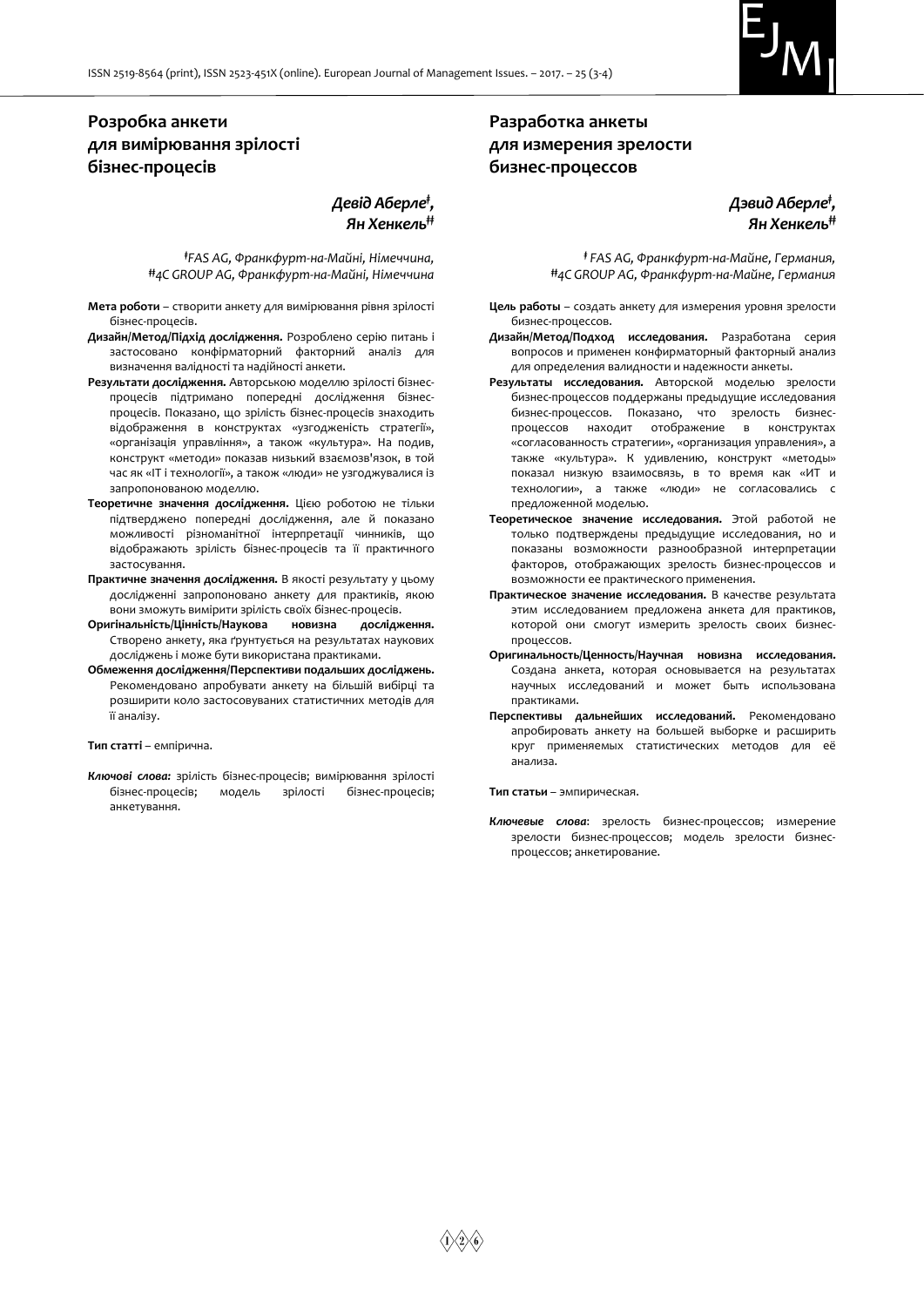

#### **Introduction**

oday, business processes are of high importance for companies across all industries. Most companies are permanently concerned with analysing, documenting, measuring, improving and aligning their business processes. However, the status quo of companies and industries with regard to their level of business process maturity is quite different. Even the status quo within a company might be different. Many influence factors and variables have to be taken into account to successfully manage the entire business process landscape of a company. Thus, looking at how the maturity degree of business processes can be scrutinized is a major topic. Measuring the maturity of business processes has become an important management task. Over decades various authors have developed and modified business process maturity models (BPMMs) in order to perfectly measure and improve business process maturity (BPM) (*van Looy, de Backer, & Poels, 2011*). This paper has the primary objective to develop a questionnaire that is practical useful in order to measure the maturity of the business processes in companies. Against this backdrop, this paper initially discusses and analyzes the most important BPMMs due to their practical relevance. Based on this, the paper gives a description of how a questionnaire to assess process maturity may look like and how it was developed. The initial questionnaire was validated by the application at a bundle of companies.

#### **Research Questions**

*. What are the most practicable business process maturity models and by what criteria do they mainly differ?*

*2.Which factors have to be considered by creating a practical useful questionnaire?*

## **Business Process Maturity Models**

## *Theoretical background of BPMMs*

he literature provides a rich set of BPMMs. *Tarhan, Turetken, and Reijers* (*2016*) conducted a systematic review of the existing literature about BPMMs. *Finally, Tarhan and colleagues* (*2016*) emphasized nine leading BPMMs in regards to their relevance in the literature. We implied that these nine models must be the most common and popular models with the highest practical relevance. We performed a detailed analysis of the main findings of *Tarhan and colleagues* (*2016*). The fig. 1 shows the nine models on the horizontal axis and represents the number of existing papers that refer (i.e. discuss, analyze, judge, verify etc.) to the models. The BPMMs with dark coloured bars are subject of our further research.



Some articles may refer to more than only one model. The list is not exh

\*Source: adapted from (*Tarhan et al., 2016*).

BPMMs are typically characterized by a sequence of stages (or levels) which form a desired, anticipated and logical path from the initial stage to ultimate maturity. Generally, a distinction between two types in regards to the BPMMs scope is made: **business process management maturity models** and **business process maturity models**. The former deal with a company's business process management capability; the latter refer to the conditions of business processes in general (*Röglinger, Pöppelbuß, & Becker, 2012*). The BPMM of *Rosemann* and *de Bruine* (*2005*) is focused on the management of BPM. Therefore, it addresses a company's business process management capabilities (*Rosemann, & de Bruine, 2005*). It holds a descriptive (as-is-assessment) as well as a prescriptive (guidance for improvement and future process strategy) purpose of use. This BPMM provides five maturity stages - from "Initial" to "Sustained". Since the scope of this BPMM is on maturity management it also provides capability areas for each maturity stage (*Röglinger et al., 2012*). The scope of *McCormack and Johnson's*  (*2001*) model is business process maturity (*McCormack, & Johnson,* 

*2001*). Thus, it is focused on the condition of processes in general or distinct process types. It also has a descriptive and prescriptive purpose which means that it evaluates the level of maturity while it also provides process improvement actions. Their BPMM consists of four maturity stages and additionally provides three components of maturity (*Röglinger et al., 2012*). Also the popular OMG-Model (2008) is focused on the mastery of processes and mainly refers to the conditions of processes. It provides five stages of maturity and is documented in an extensive framework (*Object Management Group, 2008*). Consequently, this BPMM is highly prescribed since it comprises four types of appraisals, true-or-false-statements related to goals and practices and specific process element templates (*Röglinger et al., 2012*). The BPMM by *Hammer* (*2007*) mainly deals with individual processes and company-wide capabilities since it separates five process enablers and four process capabilities. Selfassessment sheets are part of this BPMM in order to evaluate trueor-false-statements (*Röglinger et al., 2012*).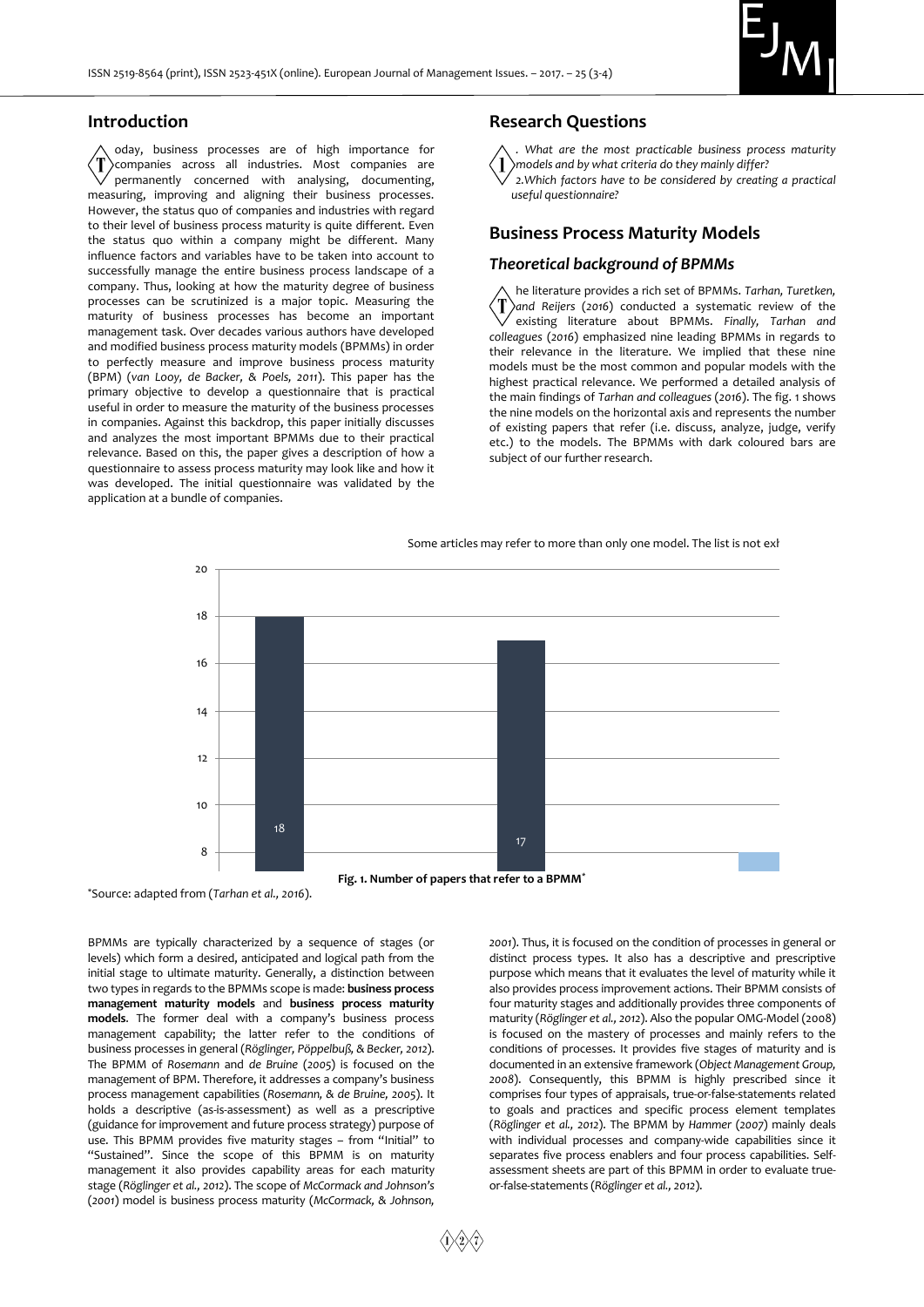

## *Factors of BPMMs comparison*

In order to analyse and compare these selected BPMMs, we used the framework developed by *Röglinger, Pöppelbuß, & Becker* (*2012*)**.** It serves nine criteria on three levels to analyse BPMMs in regards to their practical usefulness and applicability (fig. 2).





\*Source: *Röglinger, Pöppelbuß, & Becker* (*2012*)**.**

#### *BPMM analysis and comparison*

**DP1.1:** Basic information is provided by all four BPMMS. The target groups are companies as well as organisations of the public sector. All the models are useful for companies independent from their location, size or branch. Furthermore, the OMG-Model particularly mentions professionals, managers and members of appraisal teams as designated users. Also, the OMG-Model provides background information regarding design-choices and development history. Concerning validation, the model of *Hammer* (*2007*) was subject to extensive revisions tests, while *Rosemann and de Bruine* (*2005*) performed a Delphi study with international experts to identify model dimensions (*Röglinger et al., 2012*). **DP1.2:** All of the selected BPMMs define maturity stages they comprise. The associated structural components are also defined. Moreover, the BPMM of *Hammer* (*2007*) contains two sub-models; one for process maturity and one for company maturity. All the models generally differ in their levels of granularity and capability areas. However, the levels of *Rosemann and de Bruine* (*2005*) and the OMG-Model are very similar since both borrowed their level structure from the CMM model. Further on, the OMG-Model defines five process areas threads which are used to link maturity levels with process areas (*Röglinger et al., 2012*). **DP1.3:** Beside the essential structural elements, some BPMMs also provide concrete information about constructs of the setting the models are applied in. For example, *Rosemann and de Bruine* (*2005*) picture their model as a holistic management approach (*Röglinger et al., 2012*). **DP1.4:** The compared BPMMs differ in the publicly available information. The most detailed documentation exists for the OMG-Model. The model of *Hammer*  (*2007*) was introduced in the *Harvard Business Review* (*Hammer, 2007*). The process maturity management models of *Rosemann and de Bruine* (*2005*) and the model of *McCormack and Johnson* (*2001*) were published in several research papers which do not

leave much space for detailed guidelines (*Röglinger et al., 2012*). **DP2.1:** Each of the BPMMs allows for a descriptive purpose of use. Thereby, the assessment criteria for the maturity levels are available as textual descriptions. The OMG-Model as well as the model of *Hammer* (*2007*) provide more detailed assessment criteria, for instance in form of "specific practices" (in case of the OMG-model). The model of *Rosemann and de Bruine* (*2005*) and the model of *McCormack and Johnson* (*2001*) are still limited in the information available to the public since there are no criteria available to the public for the third and most complex level (*Röglinger et al., 2012*). **DP2.2:** Only the OMG-Model includes process area templates for further advice on how to conduct the as-is assessment. Thereby, it provides the possibility of selfassessment. Furthermore, it is the only BPMM which includes general guidelines in order to adjust the model domain-specific. **DP3.1:** The advice provided by the models of *Hammer* (*2007*), *McCormack and Johnson* (*2001*) and *Rosemann and de Bruine* (*2005*) mostly stays implicit to the textual stage descriptions. Only the OMG-Model clearly recommends which specific practices should be implemented at each stage (*Röglinger et al., 2012*). **DP3.2:** None of the selected BPMMs defines a mechanism which allows the practitioners to adapt the decision calculus for the selection of improvement measures to individual strategies or company goals. All the models expect companies to potentially reach the top of the maturity path (*Röglinger et al., 2012*). **DP3.3:**  The model of *Hammer* (*2007*) is the only model for that is stated how to use it for a prescriptive purpose of use. However, the advice seems to be quite general since it refers only on areas in the maturity grid (*Röglinger et al., 2012*). We concluded the analysis with the following key findings:

- *– the basic design principles are covered well by all reviewed BPMMs;*
- *– the principles for the descriptive purpose of use are sufficiently covered for the models;*
- *– the assessment criteria are often only available as textual descriptions;*
- *– detailed elements of BPM are often not published which limits selfassessment options;*
- *– design principles for the prescriptive use are rarely addressed;*
- *– therefore, the guidance provided by the reviewed BPMMs is rather limited.*

These key findings confirm prior research conducted by van *Looy and colleagues* (*2011*) which states that the models mainly differ in their scope, design and model methodology. Our analysis leads to the result that the OMG-Model seems to be the most developed BPMM. It is mainly ahead of the other reviewed BPMMs (which also gain high research interest) since it provides detailed information regarding design-choices (DP1.1), defines process dimensions threads which link its maturity levels with process elements (DP1.2), provides the most detailed documentation (DP1.4), provides detailed assessment criteria through *specific practices* (DP2.1) and includes process element templates for further advice (DP2.2). However, due to the fact that the OMG-Model is highly developed, it consequently leaves little leeway for individual approaches and manual modifications. For instance, it prescribes a structure consisting of *specific goals* and *specific practices* which substantially affects the data collection through questionnaires. Due to the high development and standardization of the OMG-Model, it seems not to be the best choice for our purpose of creating an individual questionnaire. Therefore, we decided to proceed with the BPM management model of *Rosemann and de Bruine* (*2005*). This choice is mainly reasoned by the clear structure and the pre-definition of process dimensions that the model of *Rosemann and de Bruine* (*2005*) includes. In addition, the model is based on a sound academic development, provides detailed capability areas on multiple dimensions and is applied within a number of companies and validated by numerous surveys, case studies and workshops. These facts encourage our decision. Finally, the model choice is additionally supported and validated by an analysis of *Rosemann and vom Brocke* (*2010*)*.*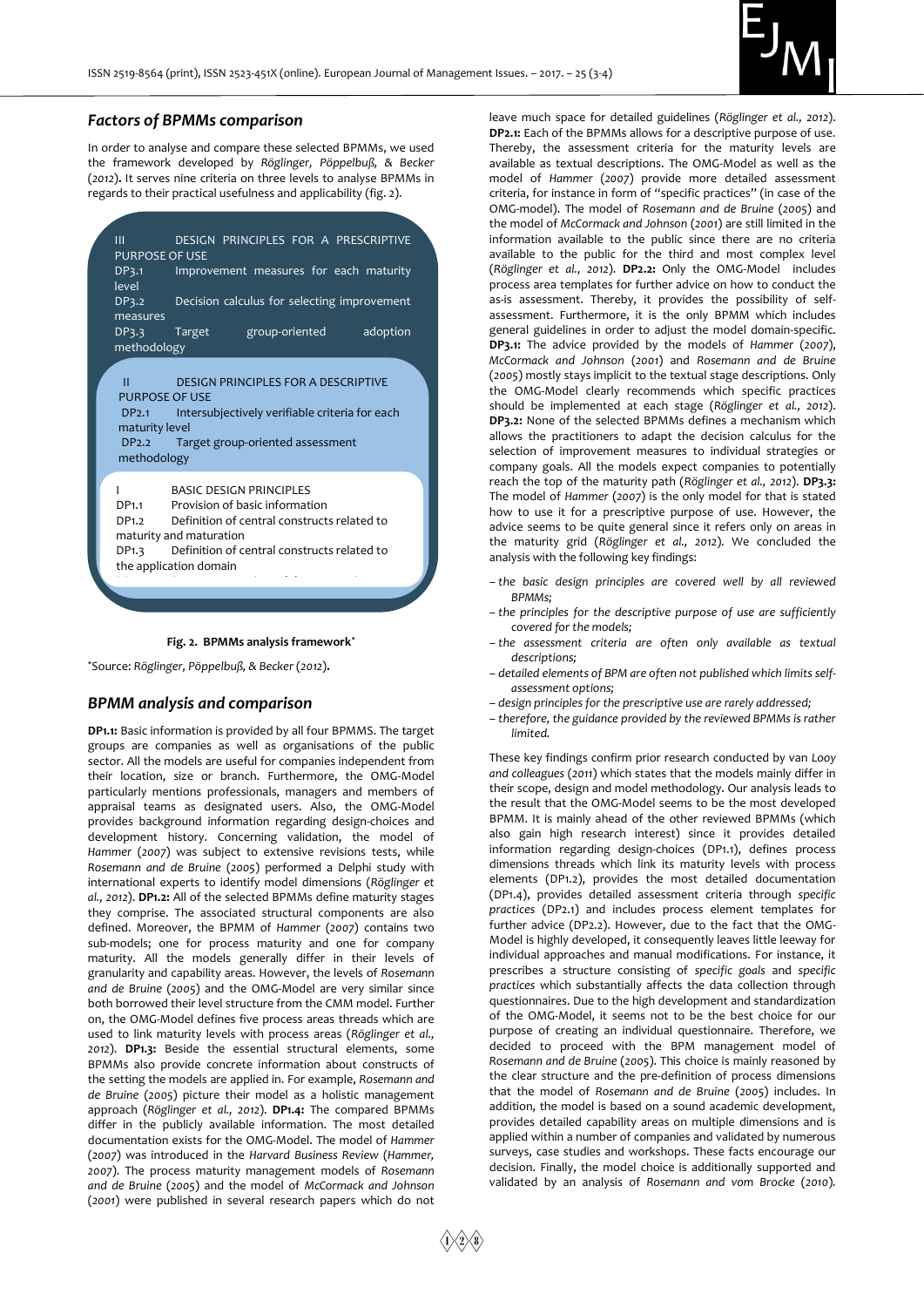

## **The creation of a BPM questionnaire**

## *Determination of process dimensions*

The main purpose of questionnaires in the field of BPMM is to collect the required data in order to finally evaluate the process maturity by applying the stage model (*Benbasat, Dexter, Drury, & Goldstein, 1984*). We created a questionnaire that covers the entire range of a company's process landscape since BPM became more and more a holistic management task over the last decades. The questionnaire has to serve all complexities, challenges and purposes of modern process management. In order to fulfil these requirements in the best possible way, we broke down the complexity to a lower level by operating with business process dimensions. In doing this, we used the model of *Rosemann and de Bruine* (*2005*). In fact, we used their model in a slightly amended

way since we do not elaborate on the various maturity stages of this model and the maturity assessment process. Rather, we use the BPM framework to derive and afterwards validate its process dimensions.

Finally, we ended up with six process dimensions which will be briefly outlined in the following section. These dimensions represent critical success factors for business processes and basically determine the overall business processes of a company. Therefore, questions for each process element are required whereas we expect them to cover together all process dimensions of companies. Our initial model was therefore a second order reflective model. Besides considering the model of *Rosemann and de Bruine* (*2005*), we followed the approach of *Rosemann and vom Brocke* (*2010*). The six factors are also heavily grounded in the existing literature as stated after each outline paragraph (*Rosemann, & vom Brocke, 2010*).



**Fig. 3. Process dimensions\***

\*Source: (*Rosemann, & vom Brocke, 2010*).

The process dimension *Strategic Alignment* deals with the linkage of the company processes and the organisational priorities. It considers to what degree business process management is aligned with the overall strategy of a company. Business processes should be executed, managed, designed and measured according to strategic orientation (*Rosemann, & vom Brocke, 2010; Elzinga, Horak, Lee, & Bruner, 1995; Zairi, 1997*). The process dimension *Governance* covers appropriate and transparent accountability in terms of responsibilities and roles within the process landscape of companies. It also focuses on the concrete design of decision-making. That means it considers the responsibilities for process-related decisions. This dimension also takes reward-processes to guide actions into account (*Rosemann, & vom Brocke, 2010; Braganza, & Lambert, 2000*). The dimension *People* deals with the human capital of a company in regards to business processes. It considers the knowledge and skills of the employees or groups to perform the respective processes. It also covers the employee's qualification and regular training activities in order to assure and improve their ability to execute business processes (*Rosemann, & vom Brocke, 2010; Hung, 2006; Llewellyn, & Armistead, 2000*). The process dimension *Culture* covers all issues of a company's collective beliefs and values related to the process landscape. It considers the environment and attitude of individuals or groups in regards to the executing, design and management of processes (*Rosemann, & vom Brocke, 2010; Pritchard, & Armistead, 1999; Spanyi, 2003*). The dimension *Methodology* deals with the set of tools and techniques that enable and support all activities along the business process lifecycle and considers process-related initiatives within the company. In particular, this element covers approaches that facilitate process improvement, process analysis or process modelling techniques (*Rosemann, & vom Brocke, 2010; Adesola, &* 

*Baines, 2005*). The process dimension *IT & Technology* focuses on the application of software or IT-based solutions in order to facilitate, improve and assure company processes. IT-based process support is of strong significance for business processes. Beside the traditional process analysis and process modelling function, this dimension also takes into account the processawareness of information systems. That means that the software is able to recognize which process need to be executed (*Rosemann, & vom Brocke, 2010; Gulledge, & Sommer, 2002*). *Rosemann and de Bruine* (*2005*) define a further level of detail in their model - the so called *capability areas* **-** for each of these six process dimensions. These sub-areas have the purpose to achieve the objectives of each process dimension in order to ensure the desired performance and capability of the model as a whole (*Rosemann, & vom Brocke, 2010*).

## *Questionnaire design*

After defining the process dimensions we drafted a questionnaire. In doing so, we generated a series of neutral statements about each element that need to be responded by the participants. We decided to operate with neutral statements instead of common evaluation questions since simpler formulations are easier to handle for the addressee. In order to apply the questionnaire also in an international environment we formulated the statements in English. We used a *7-Point Likert scale* on a continuum from "strongly agree" to "strongly disagree". Consequently, one neutral answer choice is offered and the participants are not forced to take a decision for agreement or disagreement. Thus, we expected to decrease the number of missing values due to unwillingness to give a precise answer or indecision. Participant responses were afterwards converted into numerical form in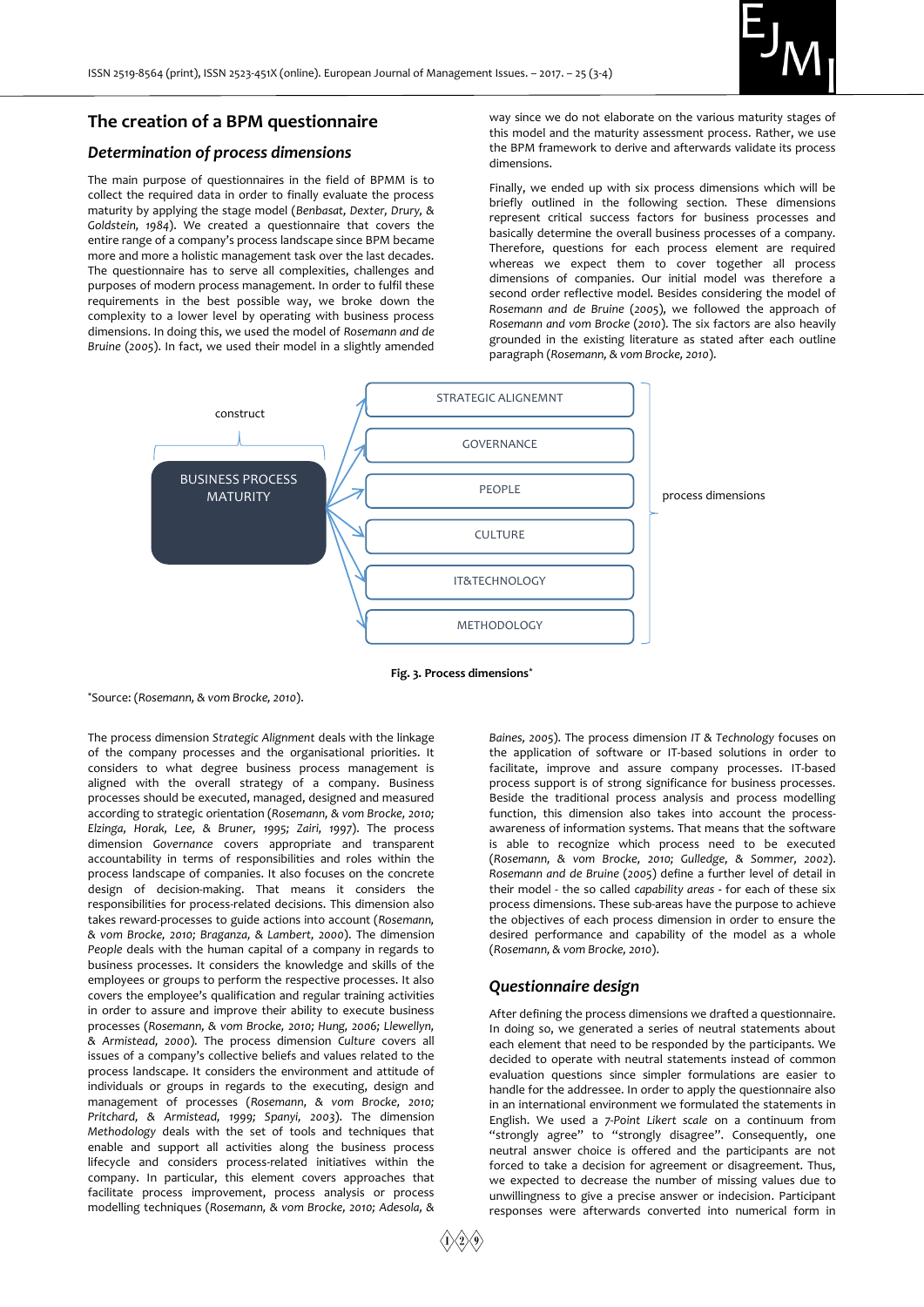

preparation for statistical analyses (*Rattray, Johnston, & Wildschmith, 2004*). We included additional sections about absorptive capacity (*Jansen, van den Bosch, & Volberda, 2005*) and customer oriented performance (hereafter performance) (*Calantone, Cavusgil, & Zhao, 2002*) in order to prove external validity. Also, we required the participants to directly assess the maturity of their business processes (direct maturity assessment) in a separate questionnaire section.

## *Questionnaire testing*

Since the purpose of this paper is to create a fully consistent and practical implementable questionnaire, we validated the initial questionnaire by performing an online survey. Our survey was technical supported by the professional survey software *Qualtrics®*. In order to ensure a sufficient data quality, we provided the survey to employees of selected companies. Finally, we were able to use 28 responses equally distributed across five companies, including at least one team leader per company. Doing this, both the strategic and the operational perspective are expected to be taken into consideration when validating the questionnaire. The useful questionnaires are allocated as follows regarding the age and tenure of the addressees (tab. 1).

|                                              | Table 1 |
|----------------------------------------------|---------|
| Age and tenure of questionnaire participants |         |

| Age         | # of<br>respondents | Tenure                | # of<br>respondents |
|-------------|---------------------|-----------------------|---------------------|
| $18 - 24$   |                     | Less than<br>one year | $\overline{2}$      |
| $25 - 34$   | Q                   | 1-2 years             |                     |
| 35-44       |                     | 3-4 years             | 11                  |
| 45-54       | 3                   | 5 or more             |                     |
|             |                     | years                 |                     |
| 55-64       |                     |                       |                     |
| 65 or above |                     |                       |                     |

Our sample contains two SMEs (less than 250 employees) and three large companies (more than 250 employees). The reported industries are "Professional, Scientific and Technical Services" (NAICS code 54, n=4) and "Administrative and Support and Waste Management and Remediation Services" (NAICS code 56, n=1). We followed the procedure applied by *Shuradze, Bogodistov and Wagner* (*2018*) forthcoming the bias reduction of socially desirable answers. We also stated that the data will be handled confidentially and for further questions we provided e-mail addresses as a point of contact. To make sure that we don't have any ethical issues in our questionnaire we discussed all questions with our research supervisor. We did not include any sensitive topics in our questionnaire (*Ritchie, Lewis, Nichols, & Ormston, 2013; Shuradze et al., 2018*). Since we allowed missing values, we performed a positive missing completely at random analysis (MCAR) and replaced missing values by the median of the nearby latent factor (*Rubin, 1976; Dong, & Peng, 2013*).

## *Demonstrating questionnaire validation and reliability*

Validity refers to whether a questionnaire measures what it purports to measure. Reliability refers to the stability, internal consistency or repeatability of a questionnaire (*Rattray et al., 2004*). We found that *business process maturity level* (BPML) is a latent factor of *Strategic Alignment, Governance* and *Culture* whereas *IT & Technology* and *People* did not appear to be part of the model. Surprisingly *Methodology* did not seem to be measuring BPML well. Nonetheless, this second order reflective models showed a very good model fit:  $χ²/df = 1.739 (χ² = 279.823,$ df = 161). Although, the Tucker-Lewis Index TLI of 0.741 and the comparative fit index CFI of 0.781 did not support this (*Hu, & Bentler, 1999*). Our analysis shows no validity or reliability concerns as can be seen in *Table 2.*

**Table 2** 

| Questionnaire reliability and validity; average factor loadings |  |  |
|-----------------------------------------------------------------|--|--|
|-----------------------------------------------------------------|--|--|

|                                                 | α     | Composite<br>Reliability | Average<br>Variance<br>Extracted | Maximum<br>Shared<br>Variance | Maximum<br>reliability<br>н | Methodology       | Absorptive<br>Capacity | <b>Business</b><br>Process<br>Maturity<br>Level | Performance          |
|-------------------------------------------------|-------|--------------------------|----------------------------------|-------------------------------|-----------------------------|-------------------|------------------------|-------------------------------------------------|----------------------|
| Methodology                                     | 0,896 | 0,907                    | 0,711                            | 0,368                         | 0,926                       | $0,843^{\dagger}$ |                        |                                                 |                      |
| Absorptive<br>Capacity                          | 0,727 | 0,749                    | 0,509                            | 0,039                         | 0,943                       | 0,197             | $0,713$ <sup>†</sup>   |                                                 |                      |
| <b>Business</b><br>Process<br>Maturity<br>Level | 0,929 | 0,972                    | 0,920                            | 0,368                         | 0,991                       | 0,607             | 0,104                  | $0,959^{\dagger}$                               |                      |
| Performance                                     | 0,908 | 0,909                    | 0,769                            | 0,328                         | 0,992                       | 0,510             | $-0,171$               | 0,573                                           | $0,877$ <sup>†</sup> |

*†:* Note: average factor loadings.

All variables have a higher average variance extracted than 0.5 (*Diamantopoulos, & Siguaw, 2000*) and were lower than composite reliability. This confirms the convergent validity (*Hair, Ringle, & Sarstedt, 2011*). Further, all CR values exceed 0.7 which proofs the reliability. *Cronbach's α* exceeds 0.7 in all cases and in three cases also 0.8 (*Bowling, 1997; Bryman, & Cramer, 1997; Rattray et al., 2004*). The cut-off value of 0.8 for the maximum reliability H was also exceeded for all variables (*Hancock, & Mueller, 2001*). Discriminant validity is supported by our results for the maximum shared variance since it is lower than the average variance extracted (*Hair et al., 2011*). *Figure 6* shows the final structural model including factor loadings. We report high factor loadings on all our variables. The latent factor *BPML* is well explained by *Strategic Alignment*, *Governance* and *Culture*. Average Factor loadings for *Methodology*, *Absorptive Capacity*, *BPML* and *Performance* are 0.843, 0.713, 0.959 and 0.877 respectively, stating

that the latent factors are well explained by their underlying questions.

*External validity* can be confirmed by showing that the questionnaire is actually useful to determine the business process maturity of companies. Therefore, we required the participants to choose among the statements in Tab. 3 with regard to the business process maturity of their companies (direct business process maturity assessment).

Out of these twelve questions we created a latent factor maturity sum. A positive correlation of the respective factor with the *BPML* factor is sufficient to conclude that all levels are positively correlated as the underlying principle is a stage-to-stage concept. Once a certain stage is reached, it is assumed that all requirements of the previous stage are fulfilled.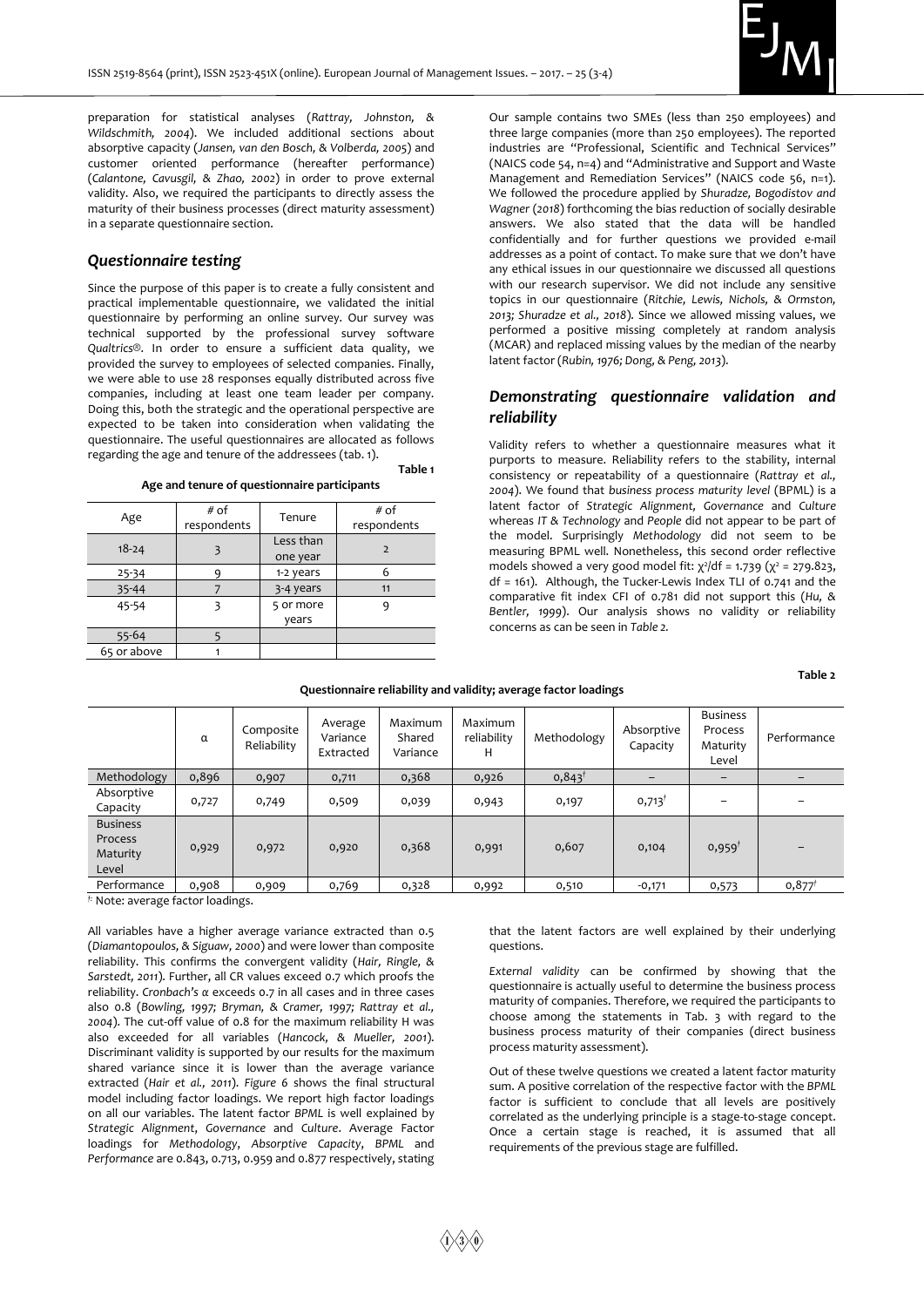

**Fig. 4. Final factor model with factor loadings (Appendix A)**

**Table 3**

**Direct Maturity Assessment Section (\* indicates reverse stated items)**

| <b>Stages</b>                                                         | Characteristic                                                                    |
|-----------------------------------------------------------------------|-----------------------------------------------------------------------------------|
| 1 <sup>st</sup> stage (initial)                                       | $\Box$ Processes are not defined.*                                                |
|                                                                       | $\Box$ There is no procedural and organizational support.*                        |
|                                                                       | $\Box$ The results are rather unpredictable.*                                     |
| 2 <sup>nd</sup> stage<br>(managed)                                    | □ The processes exist on the operational/working level.                           |
|                                                                       | In Management takes care of stable working conditions.                            |
|                                                                       | $\square$ Process management is planned.                                          |
| 3 <sup>rd</sup> stage<br>(standardized)                               | $\square$ Standardized processes and process metrics are implemented.             |
|                                                                       | $\Box$ The employees have the necessary process know-how.                         |
| $4th$ stage<br>(predictable)<br>5 <sup>th</sup> stage<br>(innovating) | $\Box$ Process results and performance are managed with quantitative tools.       |
|                                                                       | □ The processes produce expected and predictable results.                         |
|                                                                       | $\square$ Processes are managed proactively, innovated, and constantly optimized. |
|                                                                       | $\Box$ Processes fulfil the internal and external requirements.                   |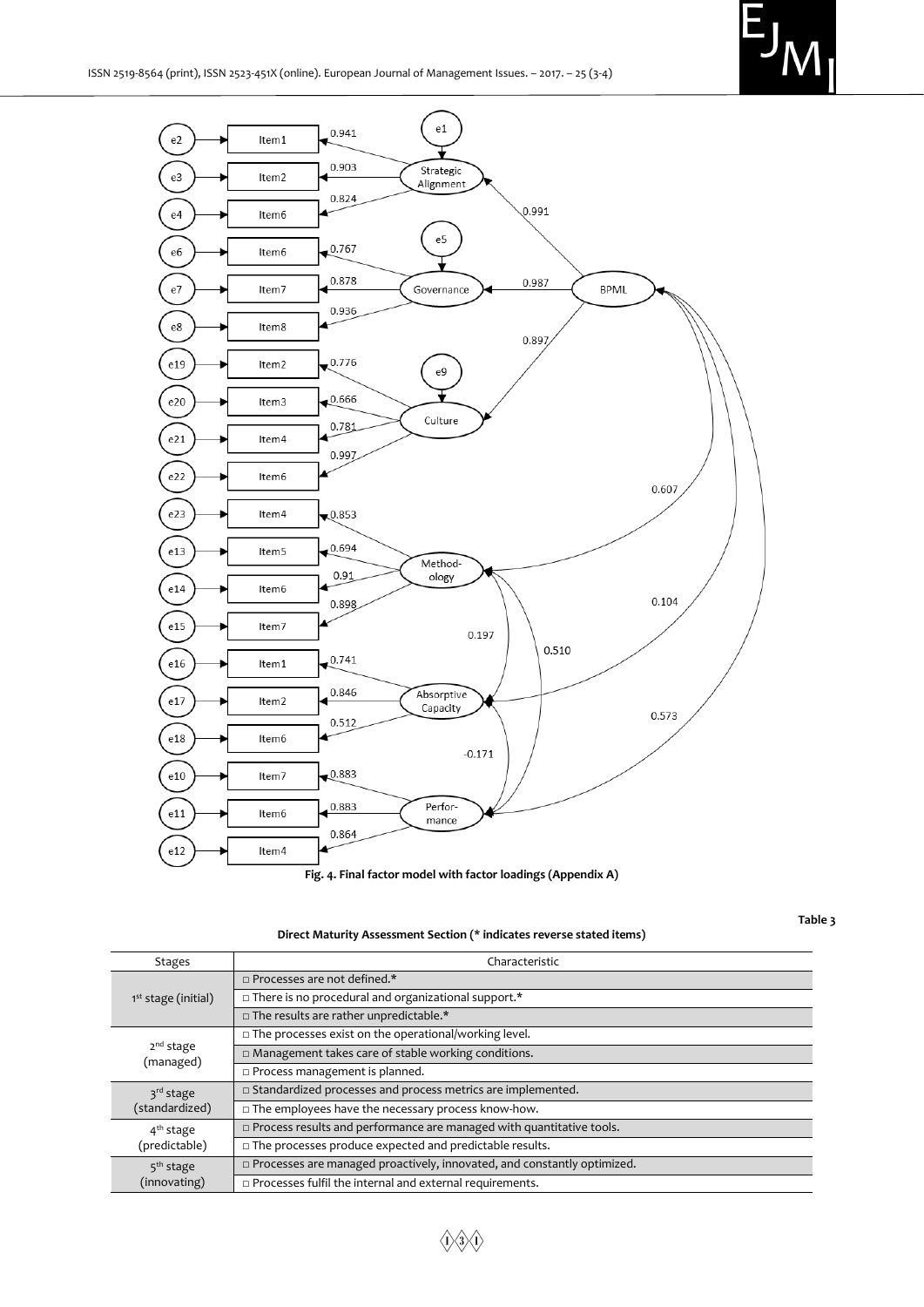

Our test shows an appropriate model fit:  $\chi^2$ /df = 0.911 ( $\chi^2$  = 37.371,  $df = 41$ ). R<sup>2</sup> is 0.282, which is above the required value of 0.2. We report a B-value of -1.154<sup>1</sup> (S.E. 0.366, p = 0.002), as well as a βvalue of -0.531. This proves that our questionnaire is generally valid and practical implementable and useful to assess the maturity of business processes.

## **Discussion**

ur research provided good results on the confirmatory factor  $\langle \mathbf{0} \rangle$ analysis (CFA). In order to achieve also strong results on the exploratory factor analysis (EFA) we assume that a minimum of at least 100 participants as well as a minimum participant-tovariable-ratio of N/p: 2:1 -10:1, a minimum variable-to-factor-ratio of p/m: 2:1-6:1 and a minimum participant-to-factor-ratio of N/m: 2:1-6:1 (*Ferguson, & Cox, 1993; Rattray et al., 2004*) is required. Once these statistical requirements are met, we expect that our conceptual model might become even stronger. In the limits of one paper we could not provide all possible tests. We expect that a series of common method bias tests would definitely refine our measurement; such as a Harman single factor test or a common latent factor test. This could be an interesting subject for further research papers.

## **Conclusions**

n the course of this work, we developed a questionnaire that  $\langle \, \mathrm{I} \, \rangle$ is practical useful in order to measure the maturity of business processes in companies. The most established and practical maturity models are the models of *Rosemann and de Bruine* (*2005*), *McCormack and Johnson* (*2001*), *Hammer* (*2007*) as well as the OMG-Model. We analyzed these models by applying the framework of *Pöppelbuß and Röglinger* (*2011*). The models mainly differ in their scope, design and model methodology. As a result of our model analysis, we decided to proceed with the model of *Rosemann and de Bruine* (*2005*) that we finally used as base for identifying the process dimensions. These in turn are reflectively represented by several formulated questionnairestatements. Using this approach, we ensured the completeness and integrity of our questionnaire.

## *Limitations*

-

Although, we based our initial approach on appropriate academic literature, some of the applied business process dimensions seemed not to be significantly valid. This may have several reasons. Basically, we are convinced that the six chosen underlying dimensions are generally suitable for our purpose of use as they cover all aspects of business processes. In addition, these factors are confirmed several times by prior research (*e.g. in Rosemann, & vom Brocke 2010*). It might be that not all initially defined questionnaire-statements were sufficiently precise because they did not represent the respective dimensions; or they were too similar to another statement. Surprisingly, the process dimension *Methodology* did not sufficiently explain the factor BPML. This could be caused by our selection of survey participants and the small survey sample size. Consequently, our target group might not have been homogenous enough within a company since employees in different positions might have a different view on operational details and the perspective of strategy and operations. We tested for *MCAR* but our small survey sample could still be biased by responses that were not thoroughly provided.

#### **References**

- Adesola, S., & Baines, T. (2005). Developing and evaluating a methodology for business process improvement. *Business Process Management Journal*, 11(1), 37-46. [doi:10.1108/14637150510578719.](https://doi.org/10.1108/14637150510578719)
- Benbasat, I., Dexter, A. S., Drury, D. H., & Goldstein, R. C. (1984). A critique of the stage hypothesis: theory and empirical evidence. *Communications of the ACM*, 27(5), 476-485. [doi:10.1145/358189.358076.](https://doi.org/10.1145/358189.358076)
- Bowling, A. (1997). *Research methods in health: investigating health and health services.* Buckingham: Open University Press.
- Braganza, A., & Lambert, R. (2000). Strategic integration: developing a process-governance framework. *Knowledge and Process Management*, 7(3), 177-186. [doi:10.1002/1099-](https://doi.org/10.1002/1099-1441(200007/09)7:3%3C177::aid-kpm104%3E3.3.co;2-l) [1441\(200007/09\)7:3<177::aid-kpm104>3.3.co;2-l.](https://doi.org/10.1002/1099-1441(200007/09)7:3%3C177::aid-kpm104%3E3.3.co;2-l)
- Bryman, A., & Cramer, D. (1997). *Quantitative analysis with SPSS for windows: A guide for social scientists.* London*:* Routledge.
- Calantone, R. J., Cavusgil, S. T., & Zhao, Y. (2002). Learning orientation, firm innovation capability, and firm performance. *Industrial marketing management*, 31(6), 515-524. [doi:10.1016/s0019-8501\(01\)00203-6.](https://doi.org/10.1016/s0019-8501(01)00203-6)
- Diamantopoulos, A. & Siguaw, J. A. (2000). *Introducing LISREL: A guide for the uninitiated.* London: Sage Publications.
- Dong, Y., & Peng, C. Y. J. (2013). *Principled missing data methods for researchers.* SpringerPlus, 2(1), 222. [doi:10.1186/2193-1801-2-](https://doi.org/10.1186/2193-1801-2-222) [222.](https://doi.org/10.1186/2193-1801-2-222)
- Elzinga, D. J., Horak, T., Lee, C. Y., & Bruner, C. (2013). Business process management: survey and methodology. *IEEE transactions on engineering management*, 42(2), 119-128. [doi:10.1109/17.387274.](https://doi.org/10.1109/17.387274)
- Ferguson, E., & Cox, T. (1993). Exploratory factor analysis: A users' guide. *International Journal of Selection and Assessment*, 1(2), 84-94[. doi:10.1111/j.1468-2389.1993.tb00092.x.](https://doi.org/10.1111/j.1468-2389.1993.tb00092.x)
- Gulledge Jr, T. R., & Sommer, R. A. (2002). Business process management: public sector implications. *Business Process Management Journal*, 8(4), 364-376. [doi:10.1108/14637150210435017.](https://doi.org/10.1108/14637150210435017)
- Hair, J. F., Ringle, C. M., & Sarstedt, M. (2011). PLS-SEM: Indeed a silver bullet. *Journal of Marketing theory and Practice*, 19(2), 139-152. [doi:10.2753/mtp1069-6679190202.](https://doi.org/10.2753/mtp1069-6679190202)
- Hammer, M. (2007). The process audit. *Harvard business review*, 85(4), 111-9.
- Hancock, G. R., & Mueller, R. O. (2001). Rethinking construct reliability within latent variable systems*. In Factor analysis and structural equation modelling a festschrift in honor of Karl Joreskog*, 195-216.
- Hu, L. T., & Bentler, P. M. (1999). Cutoff criteria for fit indexes in covariance structure analysis: Conventional criteria versus new alternatives. *Structural equation modeling: a*  multidisciplinary *journal*, 6(1), 1-55. [doi:10.1080/10705519909540118.](https://doi.org/10.1080/10705519909540118)
- Hung, R. Y. Y. (2006). Business process management as competitive advantage: a review and empirical study. *Total Quality Management & Business Excellence*, 17(1), 21-40. [doi:10.1080/14783360500249836.](https://doi.org/10.1080/14783360500249836)
- Jansen, J. J., Van Den Bosch, F. A., & Volberda, H. W. (2005). Managing potential and realized absorptive capacity: how do organizational antecedents matter? *Academy of management journal*, 48(6), 999-1015. [doi:10.5465/amj.2005.19573106.](https://doi.org/10.5465/amj.2005.19573106)

<sup>&</sup>lt;sup>1</sup> Please note that that the negative B-value should be interpreted as positive since the items were coded in the mentioned way.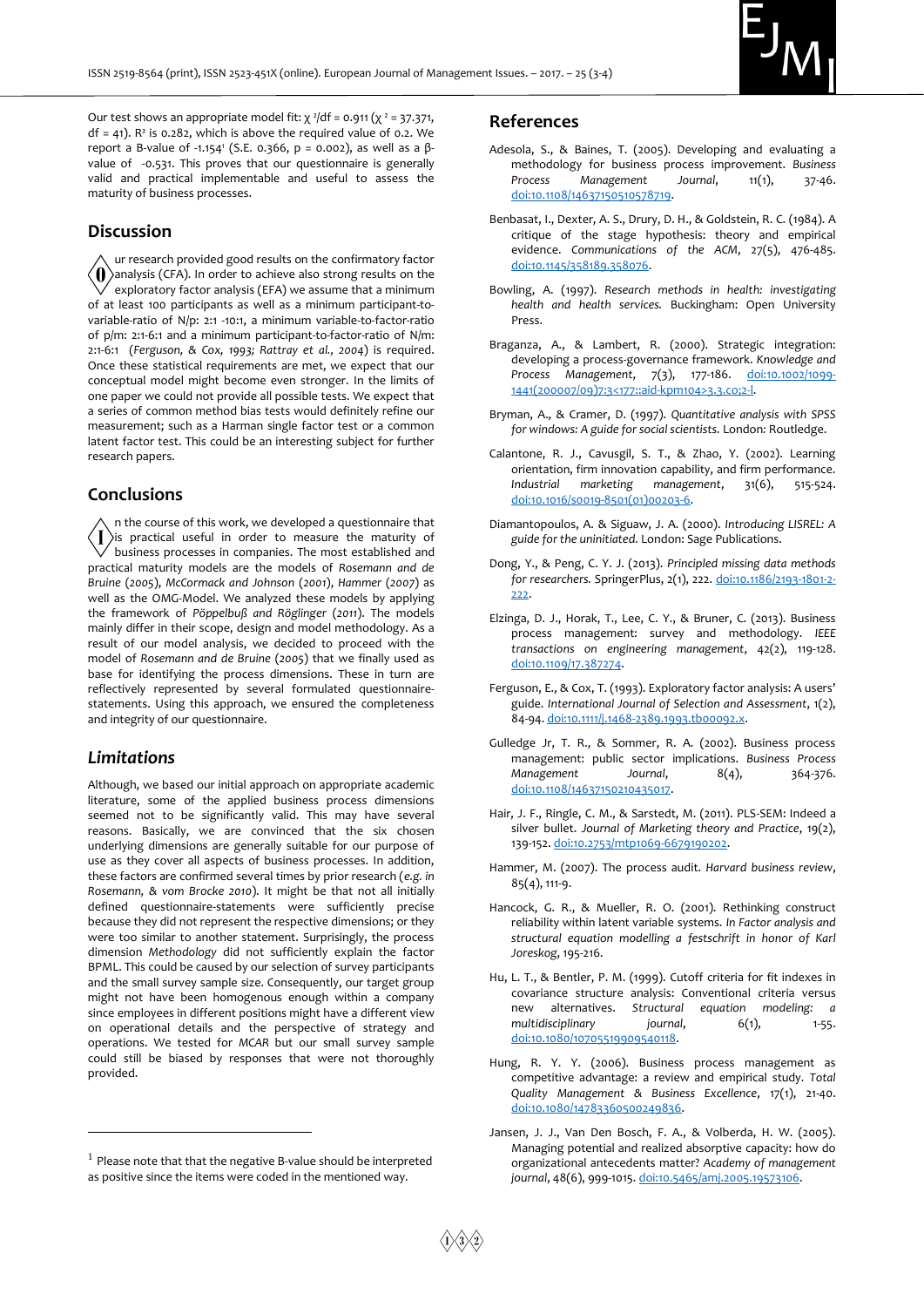

- Llewellyn, N., & Armistead, C. (2000). Business process management: Exploring social capital within processes. *International Journal of Service Industry Management*, 11(3), 225-243. [doi:10.1108/09564230010340751.](https://doi.org/10.1108/09564230010340751)
- McCormack, K. P., & Johnson, W. C. (2001). *Business process orientation: Gaining the e-business competitive advantage.* Boca Raton: CRC Press.
- Pritchard, J. P., & Armistead, C. (1999). Business process management–lessons from European business. *Business Process Management Journal*, 5(1), 10-35. [doi:10.1108/14637159910249144.](https://doi.org/10.1108/14637159910249144)
- Rattray, J., Johnston, M., & Wildsmith, J. A. W. (2004). The intensive care experience: development of the ICE questionnaire. *Journal of Advanced Nursing*, 47(1), 64-73. [doi:10.1111/j.1365-2648.2004.03066.x.](https://doi.org/10.1111/j.1365-2648.2004.03066.x)
- Ritchie, J., Lewis, J., Nicholls, C. M., & Ormston, R. (Eds.). (2013). *Qualitative research practice: A guide for social science students and researchers*. London: Sage.
- Röglinger, M., Pöppelbuß, J., & Becker, J. (2012). Maturity models in business process management. *Business Process Management Journal*, 18(2), 328-346. [doi:10.1108/14637151211225225.](https://doi.org/10.1108/14637151211225225)
- Rosemann, M., & vom Brocke, J. (2010). *The six core elements of business process management*. Handbook on business process management 1 (105-122). Berlin, Heidelberg: Springer.
- Rubin, D. B. (1976). *Inference and missing data*. Biometrika, 63(3), 581-592. [doi:10.2307/2335739.](https://doi.org/10.2307/2335739)
- Seidel, S., Shortland, K., & Elzinga, D. (2010). *Managing Creativityintensive Processes: Learning from Film and Visual Effects*

*Production*. Handbook on Business Process Management 2 (515-538). Berlin, Heidelberg: Springer. [doi:10.1007/978-3-642-](https://doi.org/10.1007/978-3-642-01982-1_24) [01982-1\\_24.](https://doi.org/10.1007/978-3-642-01982-1_24)

- Shuradze, G., Bogodistov, Y., & Wagner, H. T. (2018). The role of marketing-enabled data analytics capability and organisational agility for innovation: empirical evidence from german firms. *International Journal of Innovation Management*, 1850037, 2018. [doi:10.1142/s1363919618500378.](https://doi.org/10.1142/s1363919618500378)
- Spanyi, A. (2003). Strategic achievement: superior, sustainable company performance lies in solid execution. *Industrial Engineer*, 35(3), 40-44.
- Tarhan, A., Turetken, O., & Reijers, H. A. (2016). Business process maturity models: a systematic literature review. *Information and Software Technology*, 75, 122-134. [doi:10.1016/j.infsof.2016.01.010.](https://doi.org/10.1016/j.infsof.2016.01.010)
- Van Looy, A., De Backer, M., & Poels, G. (2011). Defining business process maturity. A journey towards excellence. *Total Quality Management & Business Excellence*, 22(11), 1119-1137. [doi:10.1080/14783363.2011.624779.](https://doi.org/10.1080/14783363.2011.624779)
- Van Looy, A. (2014). *Business process maturity: A comparative study on a sample of business process maturity models*. Springer Science & Business Media Berlin Heidelberg. [doi:10.1007/978-3-319-04202-2.](https://doi.org/10.1007/978-3-319-04202-2)
- Weber, C., Curtis, B., & Gardiner, T. (2008). *Business process maturity model (BPMM) version 1.0.* Framework. Object Management Group.
- Zairi, M. (1997). Business process management: a boundaryless approach to modern competitiveness. *Business Process Management Journal*, 3(1), 64-80. [doi:10.1108/14637159710161585.](https://doi.org/10.1108/14637159710161585)

 $(cc)$  BY

This is an open access journal and all published articles are licensed under a **[Creative Commons «Attribution» 4.0](http://creativecommons.org/licenses/by/4.0/).**